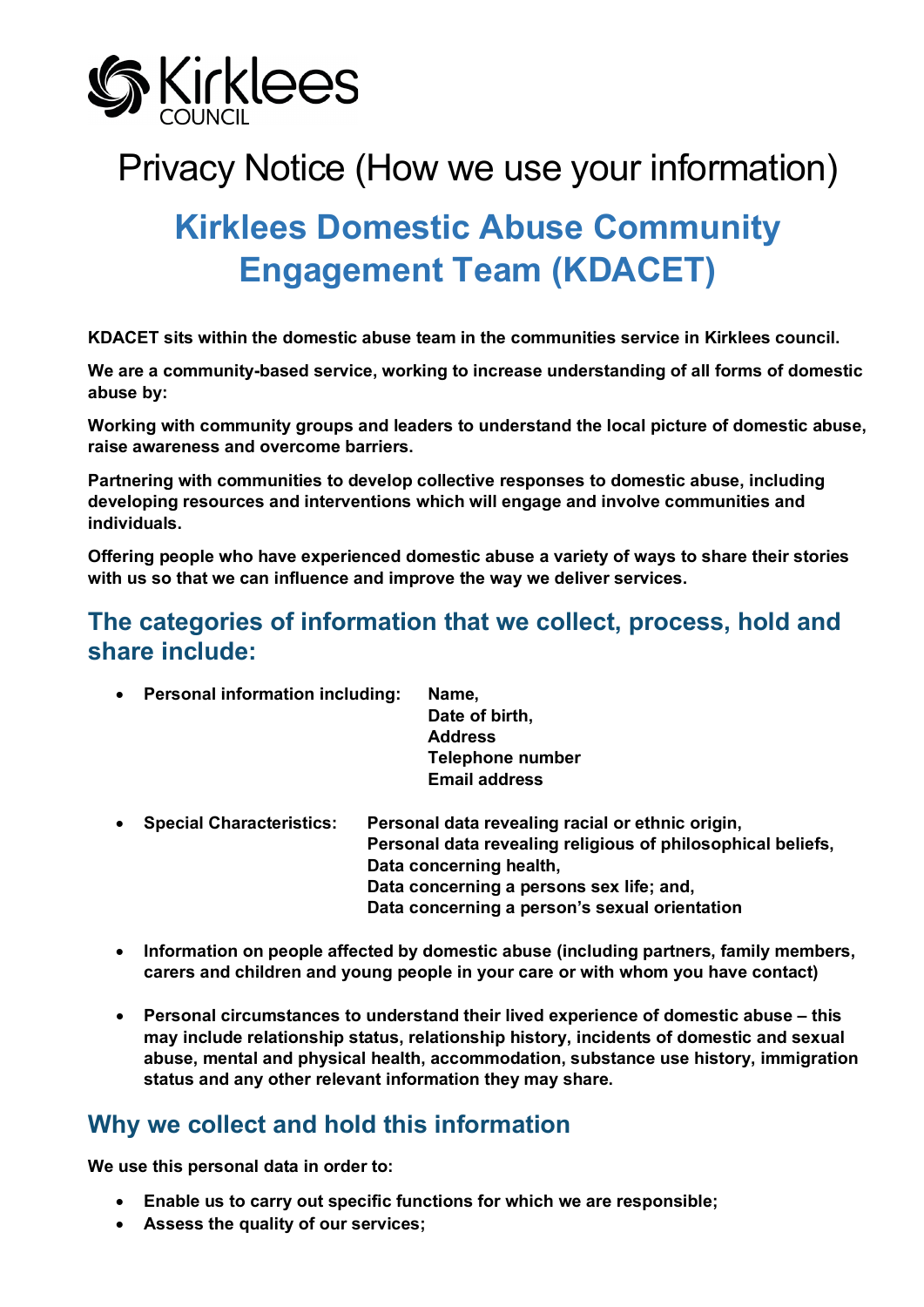

- **Evaluate and improve our performance;**
- **Evaluate your own personal experience and interaction that you have had with other agencies and organisations within the Kirklees area;**
- **To inform other agencies and organisations about the quality of the service they are providing;**
- **Derive quantitative and qualitative information from people's lived experience which will inform decisions about future delivery of services internal and external.**

# **The lawful basis on which we use this information**

**We collect and process information about you under Article 6 of the UK General Data Protection Regulation (UK GDPR), the lawful bases we rely on for processing this information are:**

**6(1) (a) Consent: the individual has given clear consent for you to process their personal data for a specific purpose.**

**If we collect any Special category data (more sensitive data, such as your ethnicity or health), we will do this under Article 9(2)(a) The data subject has given explicit consent to the processing of those personal data for one or more specified purposes, except where Union or Member State law provide that the prohibition referred to in paragraph 1 may not be lifted by the data subject;**

# **Storing this information**

**We will hold the information about you securely, and for no longer than reasonably necessary. We will hold any personal/identifiable information for 2 years in order to develop a feedback loop so that victims and survivors can be informed about what services have done in response. We will then dispose of your information by deleting all digital records and safely disposing of any written documents via Kirklees confidential waste.**

**Any information that is non-identifiable may be kept for the foreseeable future and be used for case studies.** 

# **Who we share this information with**

**We will not be sharing any personal/identifiable information with anybody. Unless there is an immediate risk to harm / safeguarding issue then we have a legal obligation to contact the relevant authorities.** 

**We will be routinely sharing non-identifiable information with:**

- **Other services within Kirklees Council - Adults Social Care, Children's Social Care, Housing Solutions Service**
- **Other partners – West Yorkshire Police; Probation; Clinical Commissioning Group; Pennine Domestic Abuse Group; Community Rehabilitation Company; Change, Grow, Live delivering CHART Kirklees Integrated Substance Misuse Service; Kirklees Neighbourhood Housing; Connect Housing; Kirklees Rape and Sexual Abuse Counselling Centre; Victim Support; Womencentre Calderdale and Kirklees; Yorkshire Children's Centre - Domestic Abuse Perpetrator Programme.**
- **Additional organisations involved in domestic abuse such as therapeutic services, refuges and charities.**
- **Publications used on our Social Media and Website platforms.**